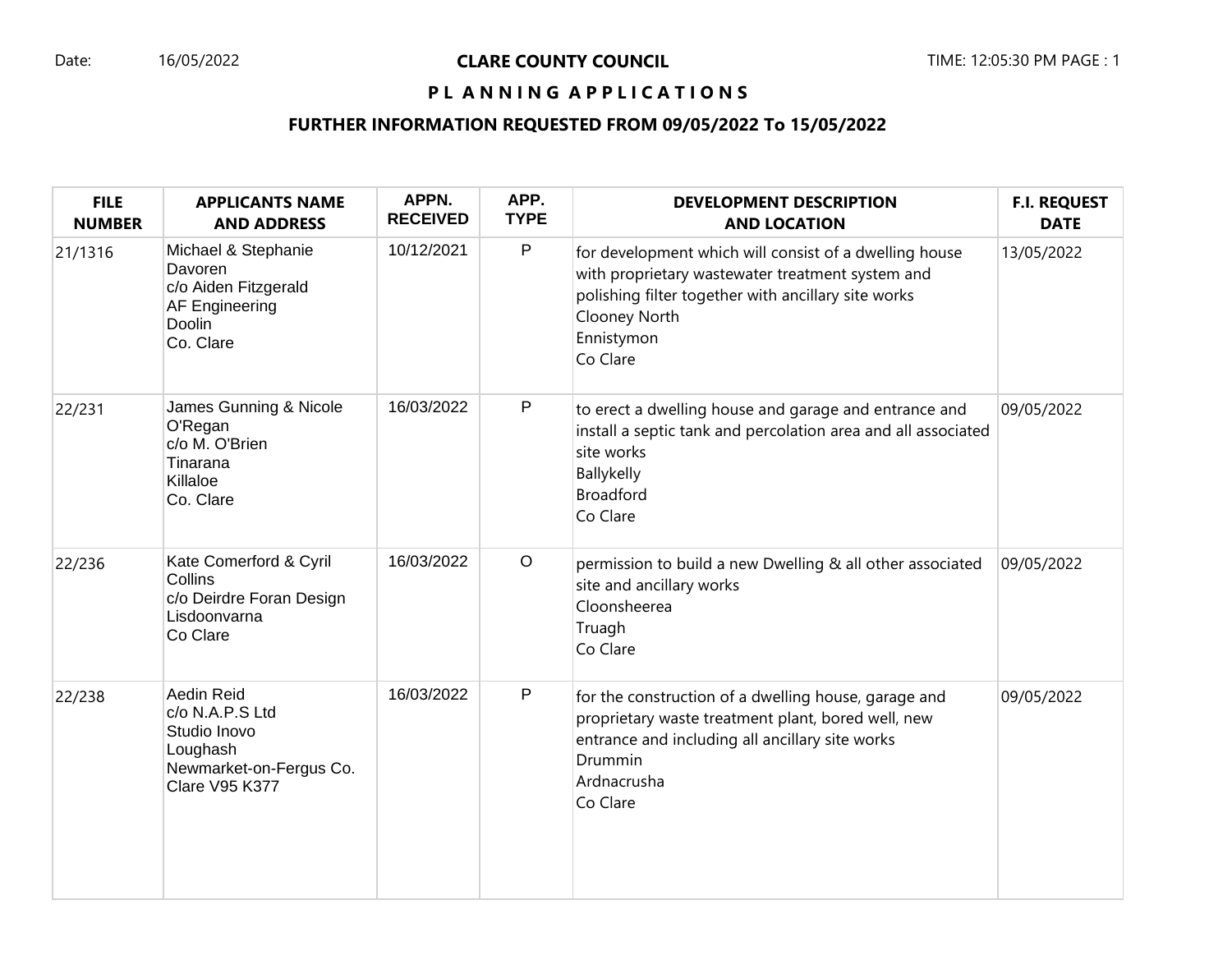# PL ANNING APPLICATIONS

#### **FURTHER INFORMATION REQUESTED FROM 09/05/2022 To 15/05/2022**

| 22/240 | Ciara McInerney & Mark<br>Geoghegan<br>c/o OARAD Ltd.<br>Croilar<br>Mountshannon<br>Co. Clare V94 D9X9                 | 16/03/2022 | P | for development which will consist of a new dwelling<br>house, shed, site entrance & site access road, wastewater<br>treatment system and associated site works<br>Clonmoney West<br>Bunratty<br>Co. Clare                                                                                  | 09/05/2022 |
|--------|------------------------------------------------------------------------------------------------------------------------|------------|---|---------------------------------------------------------------------------------------------------------------------------------------------------------------------------------------------------------------------------------------------------------------------------------------------|------------|
| 22/244 | <b>Edward Frost</b><br>c/o Seamus McElligott<br>Lombardstown<br>Caherconlish<br>Limerick                               | 21/03/2022 | P | to demolish an existing dwelling and for PERMISSION to<br>construct a new replacement dwelling, domestic garage,<br>site entrance and boundary wall, install on-site effluent<br>treatment system including all associated site development<br>works<br>Coolisteige<br>Clonlara<br>Co Clare | 12/05/2022 |
| 22/245 | Zoe & Gearoid Ryan<br>c/o Shaun Baxter Design,<br>Architecture + Planning<br>Knockumber,<br>Navan<br>Co Meath C15 WFW5 | 22/03/2022 | P | for the construction of a storey and a half type dwelling,<br>domestic garage, effluent treatment system and associated<br>site works<br><b>Brickhill West</b><br>Cratloe<br>Co Clare                                                                                                       | 13/05/2022 |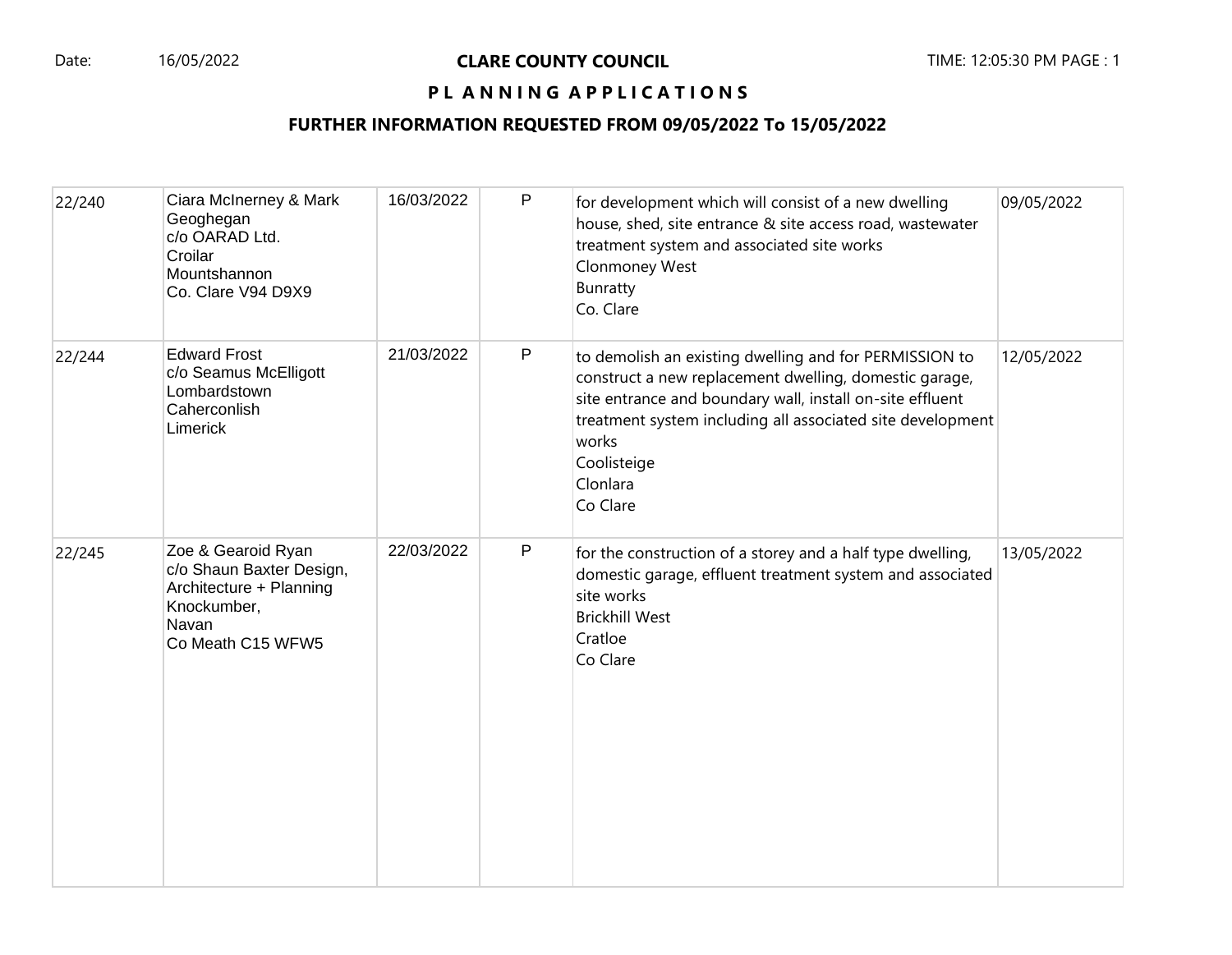# PL ANNING APPLICATIONS

# **FURTHER INFORMATION REQUESTED FROM 09/05/2022 To 15/05/2022**

| 22/265 | Joe Garry<br>c/o PND Building<br><b>Consultancy Limited</b><br>Kilrush House<br><b>Frances Street</b><br>Kilrush Co Clare V15 CH68                                          | 25/03/2022 | R | for the construction of an extension to an existing<br>dwelling, relocation of the sewerage treatment unit,<br>revision of site boundaries and the construction of a<br>garage and planning PERMISSION to install the percolation<br>area granted under P00/1309 and construction of the<br>northern and part of the eastern site boundaries in sod<br>and stone along with all associated works<br>Ballinagun East<br>Cree<br>Co Clare | 12/05/2022 |
|--------|-----------------------------------------------------------------------------------------------------------------------------------------------------------------------------|------------|---|-----------------------------------------------------------------------------------------------------------------------------------------------------------------------------------------------------------------------------------------------------------------------------------------------------------------------------------------------------------------------------------------------------------------------------------------|------------|
| 22/271 | Vantage Towers Ltd<br>Charterhouse<br>Charterhouse, Unit 2,<br><b>Listowel Business</b><br><b>Development Centre</b><br>Clieveragh Industrial Estate,<br>Listowel, Co Kerry | 28/03/2022 | P | to erect a 30 metre high lattice telecommunications<br>support structure together with antennas, dishes, and<br>associated telecommunications equipment, all enclosed in<br>security fencing with an access track<br>Moyarta East<br>Carrigaholt<br>Co Clare                                                                                                                                                                            | 13/05/2022 |

#### **\*\*\* CONTROL REPORT \*\*\***

- Approval : 0
- Extension of Duration : 0
	- Outline : 1
	- Permission : 7
	- Retention : 1
- Permission Consequent : 0
	- Temporary :  $0$